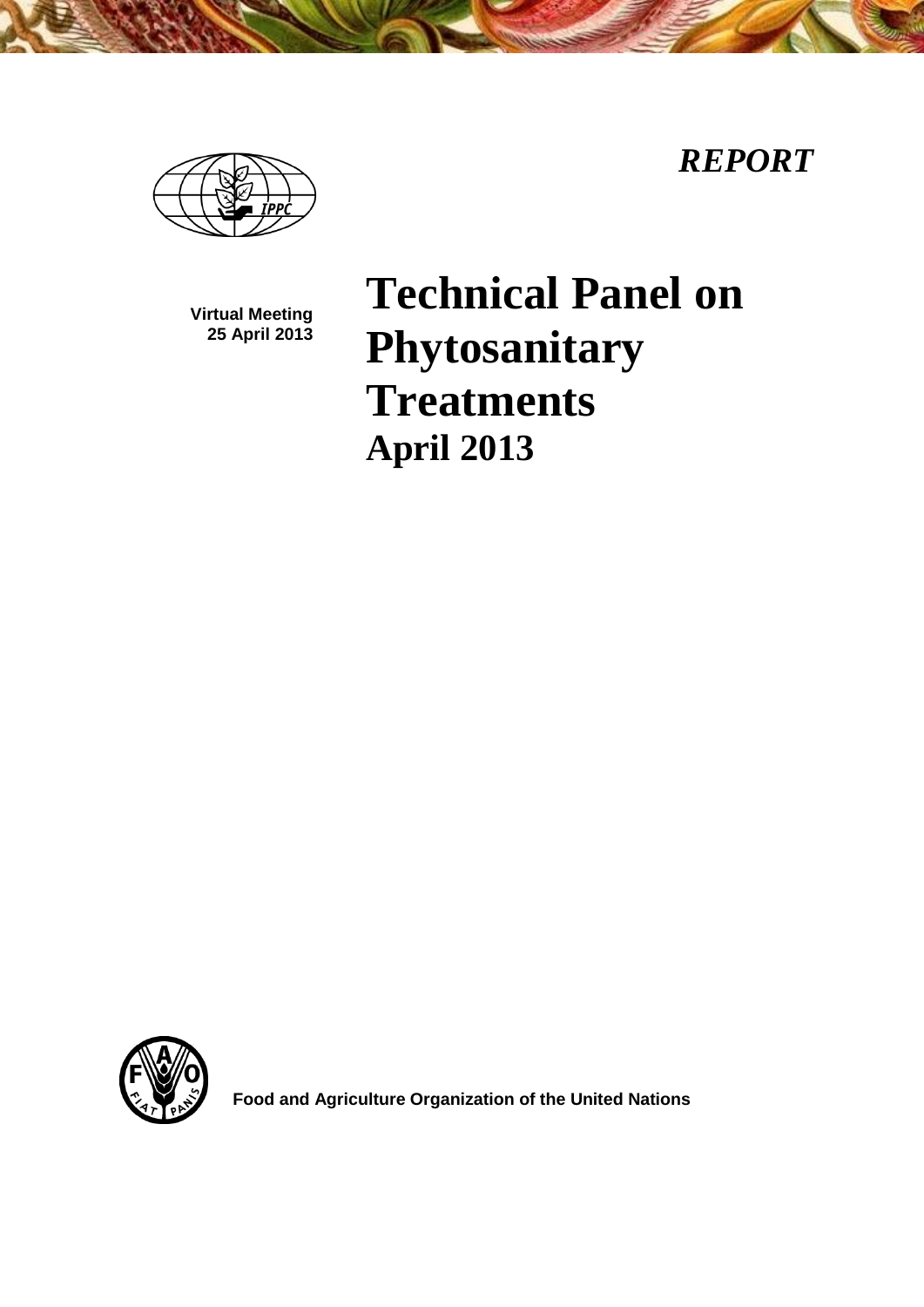# **CONTENTS**

| 2.1 Eighth Session of the Commission on Phytosanitary Measures (CPM-8 (2013))3          |  |
|-----------------------------------------------------------------------------------------|--|
|                                                                                         |  |
| 3. Prioritization criteria for proposed phytosanitary treatment and score definitions 4 |  |
|                                                                                         |  |
|                                                                                         |  |
|                                                                                         |  |
|                                                                                         |  |
|                                                                                         |  |
|                                                                                         |  |
|                                                                                         |  |
|                                                                                         |  |
|                                                                                         |  |
|                                                                                         |  |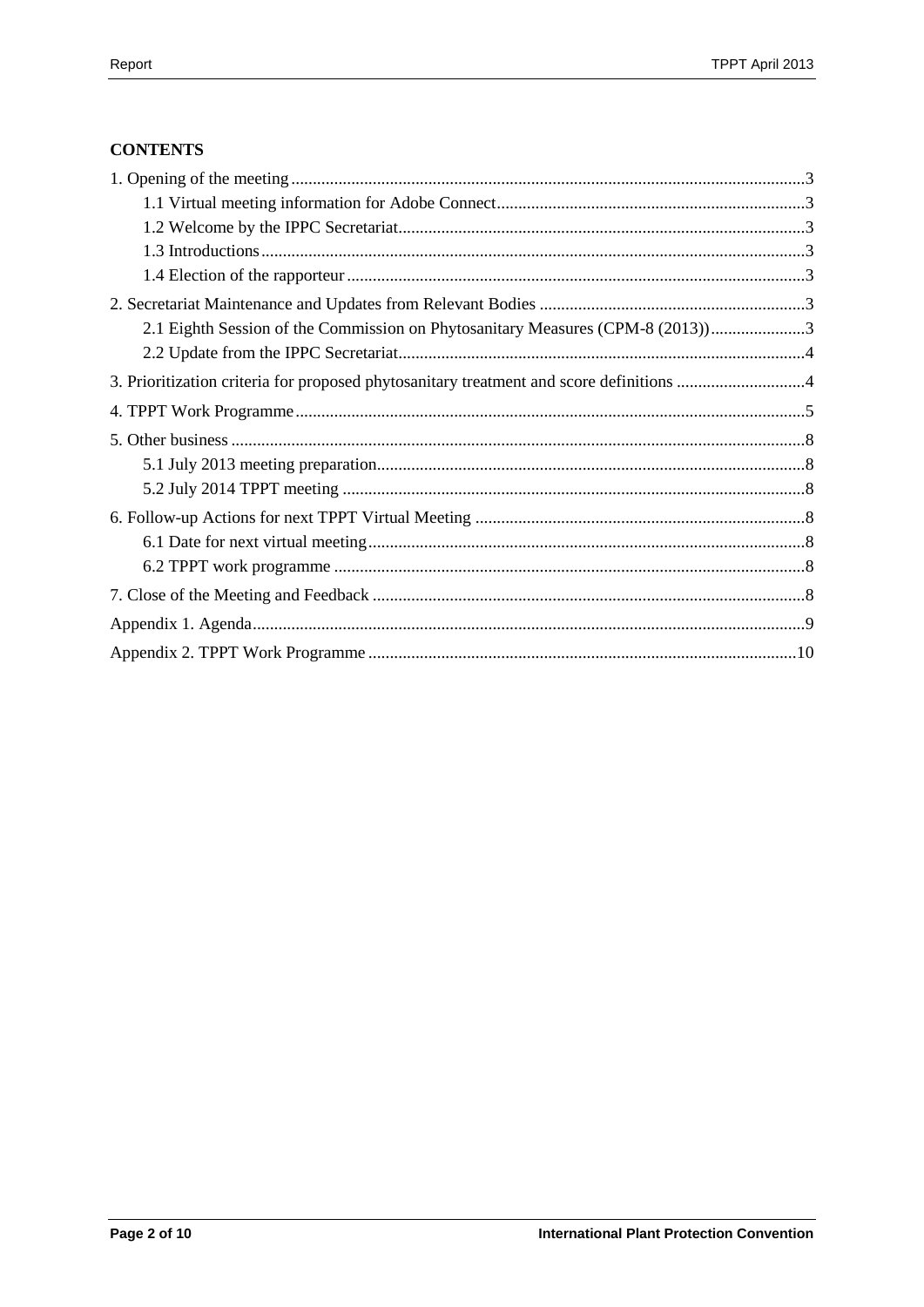# <span id="page-2-0"></span>**1. Opening of the meeting**

# <span id="page-2-1"></span>**1.1 Virtual meeting information for Adobe Connect**

Before beginning the meeting, the Secretariat of the International Plant Protection Convention (IPPC) (hereafter Secretariat) gave a brief overview of the virtual meeting tool Adobe Connect.

# <span id="page-2-2"></span>**1.2 Welcome by the IPPC Secretariat**

The Secretariat welcomed the participants to the meeting. The following five members of the Technical Panel on Phytosanitary Treatments (TPPT), one invited expert and two Secretariat staff participated in the meeting:

- Mr Patrick GOMES (Member) USA
- Mr Andrew JESSUP (Member) AUSTRALIA
- Mr Guy HALLMAN (Member) USA
- Mr Michael ORMSBY (Member) NEW ZEALAND
- Mr Eduardo WILLINK (Member) ARGENTINA
- Mr Andrew PARKER (Invited Expert) FAO/IAEA
- Mr Artur SHAMILOV (Secretariat Lead)
- Ms Stephanie DUBON (Secretariat Support)

The following members were unable to attend:

- Mr Antario Dikin (Steward) Indonesia
- Mr Jan Bart Rossel (Assistant Steward ) AUSTRALIA
- Mr Min-Goo PARK (Member) REPUBLIC OF KOREA
- Mr Yuejin WANG (Member) CHINA

The panel approved the agenda (see Appendix 1 to this report).

# <span id="page-2-3"></span>**1.3 Introductions**

The meeting participants introduced themselves and agreed to update their contact information on the International Phytosanitary Portal (IPP, www.ippc.int) if necessary<sup>1</sup>. The TPPT Secretariat lead was elected as a chair for this virtual meeting as well as future virtual meetings.

# <span id="page-2-4"></span>**1.4 Election of the rapporteur**

The panel elected Mr. Mike Ormsby (New Zealand) as the rapporteur.

# <span id="page-2-5"></span>**2. Secretariat Maintenance and Updates from Relevant Bodies**

# <span id="page-2-6"></span>**2.1 Eighth Session of the Commission on Phytosanitary Measures (CPM-8 (2013))**

#### *Possible criteria to determine whether a formal objection is technically justified*

The Secretariat informed participants that the CPM-8 (2013) approved the *Criteria to help determine if a formal objection is technically justified*. The CPM requested the Standards Committee (SC) to review and clarify the flow charts for formal objections.

In regards to treatments the CPM-8 (2013) adopted the revision of Annex 1 (*Approved treatments associated with wood packaging material*) to ISPM 15:2009 (*Regulation of wood packaging material in international trade*) (2006-011) and consequential revision of Annex 2 (*The mark and its application*) to ISPM 15:2009.

l

<sup>1</sup> The TPPT membership list, which includes contact information, can be found on the IPP at <https://www.ippc.int/index.php?id=1110739>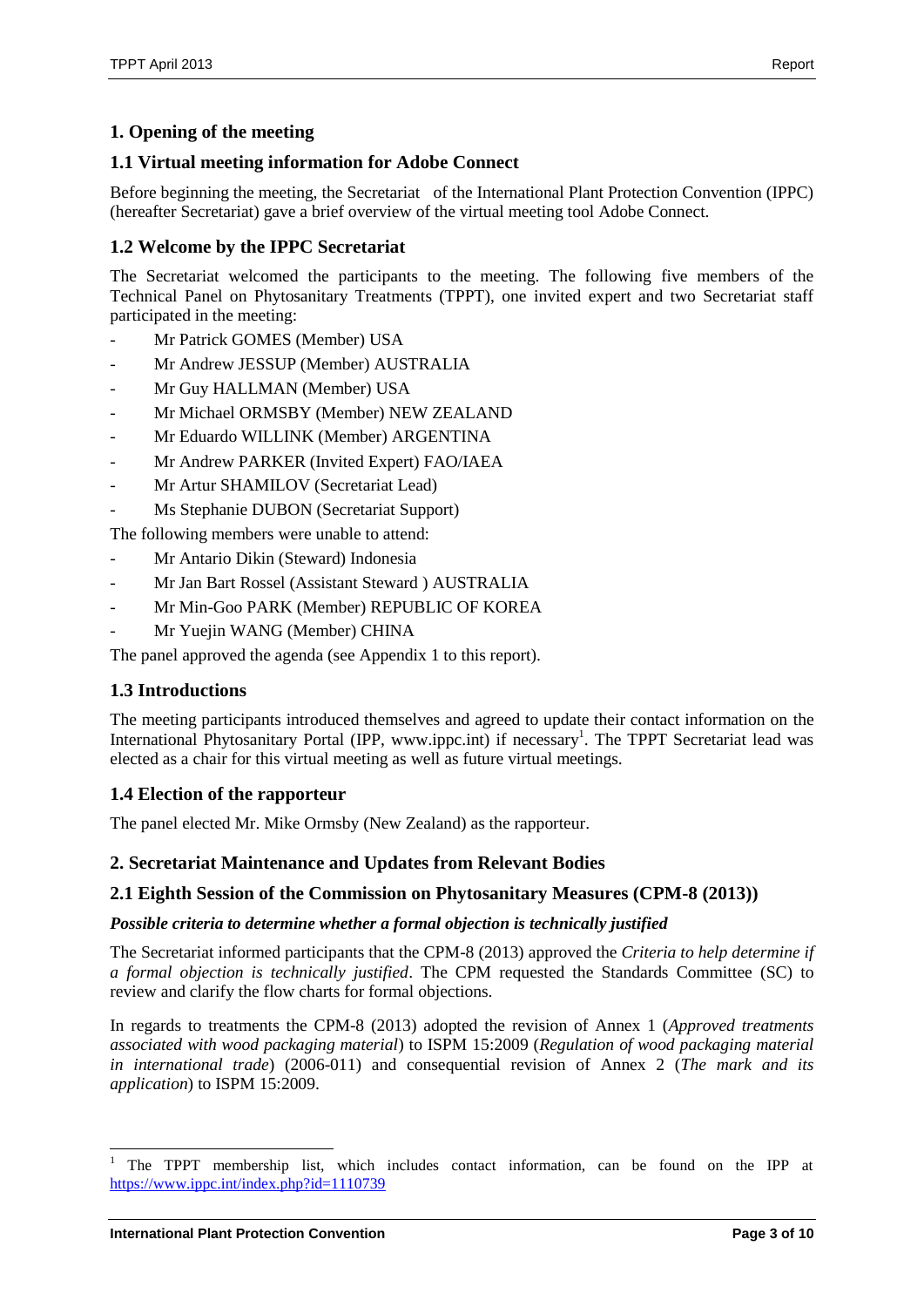One member noted the importance of adopting the treatments, such as dielectric heating for ISPM 15:2009, and noted that this treatment is already on the List of Topics to be included as an annex to ISPM 28:2007 as a treatment of any wood products. The Secretariat noted that the ISPM 28:2007 dielectric heating had been on hold until the ISPM 15:2009 Annex was adopted, so work on this dielectric heating can resume.

# <span id="page-3-0"></span>**2.2 Update from the IPPC Secretariat**

#### *SC E-decisions*

The SC had approved (by SC e-decision (2013\_eSC\_May\_05)) the draft phytosanitary treatment *Irradiation for* Dysmicoccus neobrevipes *Beardsley,* Planococcus lilacinus *(Cockerell) and*  Planococcus minor *(Maskell) (Hemiptera: Pseudococcidae)* (draft annex to ISPM 28:2007) (2012- 011) to be added to the *List of topics for IPPC standards* and sent for member consultation.

#### *Expert Consultation on Cold Treatments*

During CPM-8 (2013), the Secretariat gave a side session to present the Concept note on the plannedExpert Consultation on Cold Treatments (ECCT). Approximately 45 participants attended the side session. Additionally, the National Plant Protection Organization (NPPO) of Argentina offered to host the meeting, tentatively scheduled for early December 2013 in Buenos Aires, Argentina.

In addition, a Steering Committee for the ECCT has been selected, and one TPPT member was selected as a facilitator for the meeting.

One panel member noted that it is important to harmonize the implementation of cold treatments and methods of reporting them, and it is obvious that in literature there are large variation efficacies on the different species of fruit fly as well as within the same species or products. The panel hopes the ECCT can address some of these issues.

One member informed the panel that the United States Department of Agriculture (USDA) has been developing guidelines for cold treatments and offered to share them with the panel. The Secretariat will forward this information to all ECCT participants for discussion.

# <span id="page-3-1"></span>**3. Prioritization criteria for proposed phytosanitary treatment and score definitions**

The Secretariat reminded the panel that each of the recommended subjects (phytosanitary treatment submission) for the *List of topics for IPPC standards* should have a priority of 1 to 4, with 1 being the highest priority and 4 being the lowest.

The Secretariat asked the panel to determine the priority for the following treatments, which were currently recommended to the SC to be added to the *List of topics for IPPC standards*:

- Irradiation for *Dysmicoccus neobrevipes* Beardsley, *Planococcus lilacinus* (Cockerell) and *Planococcus minor* (Maskell) (Hemiptera: Pseudococcidae) (2012-011)
- Irradiation for *Ostrinia nubilalis* (2012-009)

The panel discussed this issue and one member suggested that priority 1 should be given to 2012-011 because the irradiation dose of 231Gy may decrease existing irradiation doses from 400Gy. He also suggested that, for 2012-009, there is no high interest among countries to explore this treatment because methyl bromide is still used for the same purpose. Therefore, it should be made a lower priority.

The Secretariat noted that, because this treatment is considered an alternative to methyl bromide, it may be acceptable to give it high priority.

One member noted that many irradiation treatments are used for a limited range of pests instead of widely using methyl bromide and suggested that the high priority will motivate the use of new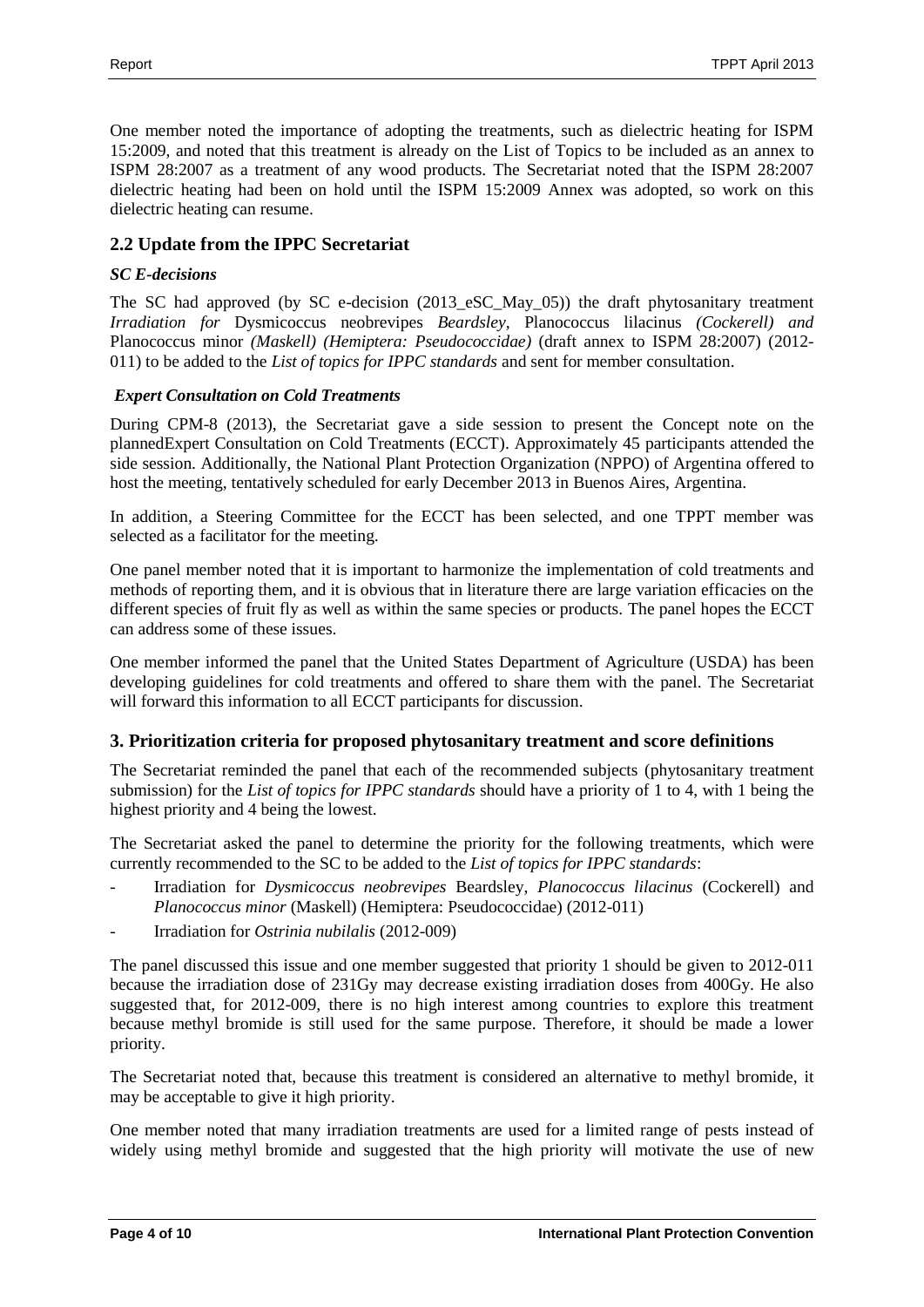treatments such as irradiation. After the discussion, the panel agreed that both treatments should be assigned priority 1.

The TPPT:

- (1) *Recommended* to the SC to assign priority 1 to the draft treatment *Irradiation for* Dysmicoccus neobrevipes *Beardsley,* Planococcus lilacinus *(Cockerell) and* Planococcus minor *(Maskell) (Hemiptera: Pseudococcidae)* (2012-011)
- (2) *Recommended* to the SC to assign priority 1 to the *Irradiation* for Ostrinia nubilalis (2012-009)

# <span id="page-4-0"></span>**4. TPPT Work Programme**

#### *Revision to the TPPT position paper on adult emergence after irradiation*

Since the 2012 December TPPT meeting, the panel has been discussing whether the stated treatment end-point would be acceptable because surveillance is undertaken using a pheromone, and surviving adult that were reproductively sterile, could be detected at the import location. During 2013 February virtual meeting some issues arose regards the treatment end-point and the lead for the TPPT position paper on adult emergence after irradiation, informed the panel that he had reviewed the comments received from the panel members and suggested this paper be discussed again and agreed to provide the revised version of this paper for discussion at the next meeting.

#### *Cold tolerance of Tephritidae (Preliminary summary of Cold Disinfestations)*

At its December 2012 meeting, the panel had discussed whether the form of artificial inoculation used to estimate life-stage may have impacted relative susceptibility. The panel considered that this issue needed to be resolved because available literature was mixed on which life stage was the most heat tolerant. In addition, the panel agreed to do a similar literature search for cold tolerance in Tephritidae which would be useful for the ECCT. One panel member presented a paper on cold tolerance of Tephritidae and informed the panel that the concept was to compile the data on all cold treatments. Therefore, two TPPT members, in collaboration with other scientist, are doing this work to try to find the reason of variation between laboratory tests, but within one species. He informed the panel that the updated information will be provided for the next meeting. He also encouraged the panel members to provide any information on this issue such as published articles, experimental protocols, treatment manuals etc.

#### *Revisiting Vapour heat treatment for Bactrocera cucurbitae on Cucumismelo var. reticulatus (2006- 110)*

In 2012, the SC was unable to recommend this treatment for adoption and returned it to the panel with concerns regarding treatment efficacy and about which was the most tolerant life stage. At the 2013 February TPPT virtual meeting, one panel member presented the discussion paper on the *most heattolerant life stage of Tephritidae*, concluding that the egg stage was the most thermotolerant or the next most thermotolerant in studies done with insects reared in fruit, using a common measure of efficacy. The ramifications for 2006-110 were not discussed at that meeting because of the uncertainty of the most heat-tolerant stage.

During the 2013 April virtual meeting, after further research, the panel member gave an update on a discussion paper which was presented previously at the 2013 February TPPT Virtual Meeting. It was hoped that this new information on heat tolerance answered the key technical issues that have kept the draft treatment *Vapour heat treatment for* Bactrocera cucurbitae *on* Cucumismelo *var.* reticulatus (2006-110) from moving forward in the approval process.

Based on numerous studies that used common measures of efficacy among the stages, and reared and treated stages within fruit, it was determined that, in seven of the nine studies, the egg was the most thermotolerant stage or of equal tolerance as other stages. In two studies, the egg was the second most tolerant.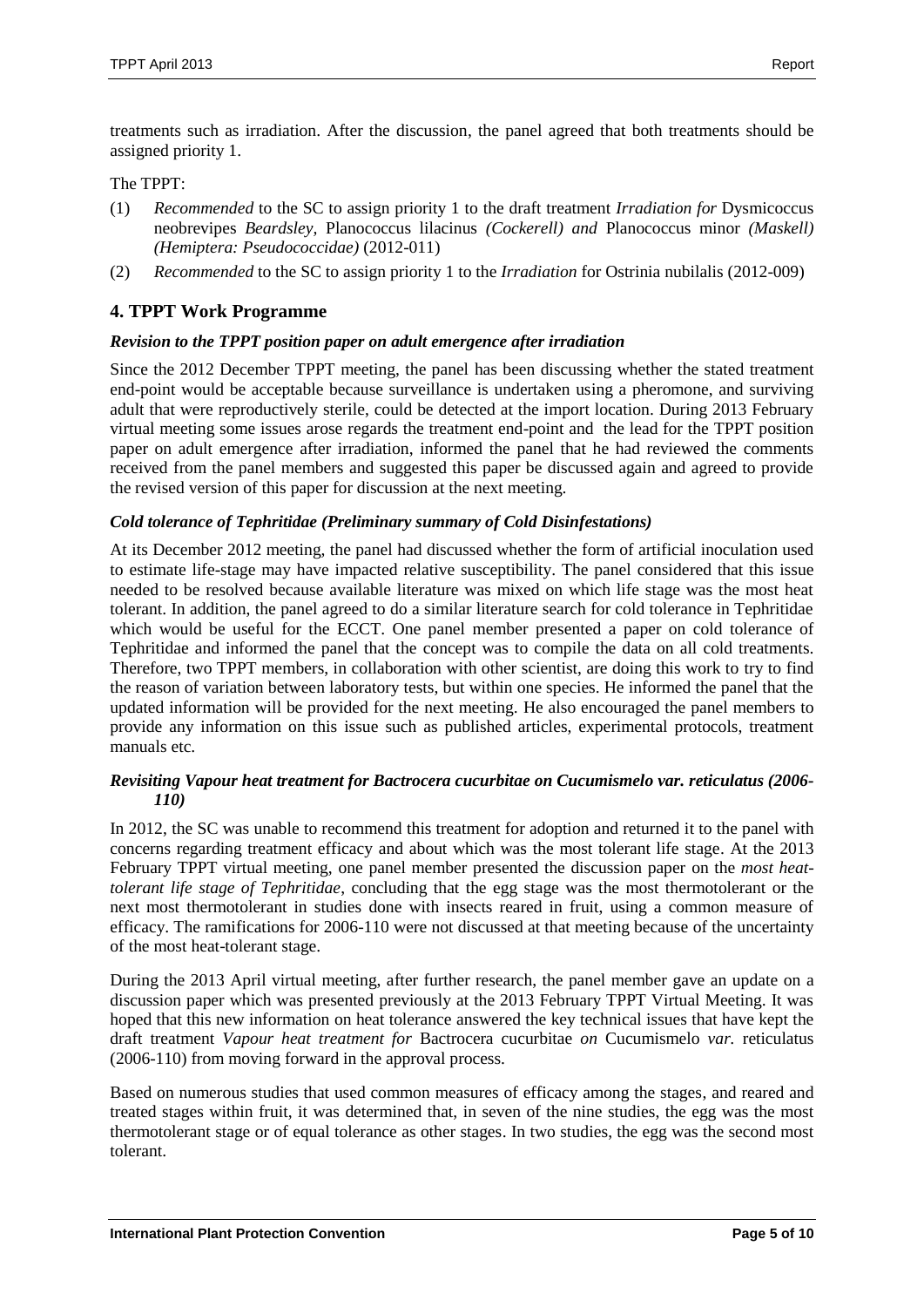All of the treatments in this review involved heated air, which is the same type of treatment proposed in 2006-110. All of the species (except one) are in the genus *Bactrocera*, the same genus 2006-110 is proposed to control.

One member noted that one of the issues was regarding replication during the experiments and different infestation methodology. The treatment lead explained that, in one replication, the third instars were treated differently and an artificial diet was used, but there was no impact because the information clearly showed that the most tolerant stage is the egg.

One member referred to the 2012 December TPPT meeting report and highlighted that it was decided that the ED values need to be re-calculated because the first replication should not be included.

The panel agreed that the ED values should be recalculated without including the first replication. One panel member agreed to provide updated data for the next TPPT meeting.

#### *Proposal for Revision to ISPM 18:2003*

Two panel members presented a paper on *Observations on revisions to ISPM 18:2003* with suggestions on why the ISPM 18:2003 should be put forward for revision. They highlighted the following points::

- Subsection 3.1: Penultimate paragraph reference to Annex 1 as well as Annex 1 because treatments are not entered there but in ISPM 28
- Appendix 1: The list of doses required for control of different pest groups need to be updated
- Appendix 2 (Research protocol), could be updated and expanded in light of discussions about what constitutes good irradiation research practices during recent TPPT meetings. It is not critical to update the research protocol, but it would be helpful to researchers

One member noted that a revision would help add some additional information on , would be useful. There was also concern that Appendix 1 to ISPM 18:2003 has been causing difficulties with regards to or sterilized adult emergence.

One member suggested that the footnote also needed to be updated and updated to provide clarification regarding the recommendation to use the irradiation treatment.

Another member noted that, in Appendix 1, the provided existing standard formulation of "minimum dose range" rather than "minimum dose" is difficult to interpret.

The panel agreed that two of the panel members will prepare the paper for the panel review at the next TPPT meeting.

The Secretariat explained the process to get a standard revised and explained the call for topics in 2013 and how a proposal for a revision would have to be submitted. The Secretariat agreed to provide necessary information for the submission of a new topic.

The Secretariat reminded the panel that, during the last call for treatments in 2012, the USA submitted two new treatments concerning the Control Atmosphere Temperature Treatment Systems, but the panel could not recommend them to be added to the list of topics because these treatments do not fall under the existing TPPT topics. Some panel members informed that they are developing a paper suggesting the elimination of topics from the List of topics. This may also serve as a motivation to submit new, innovative treatments.

The panel agreed that this proposal could be useful.

#### *Update from treatment leads*

The Secretariat requested that all treatment leads provide an update on their respective treatments.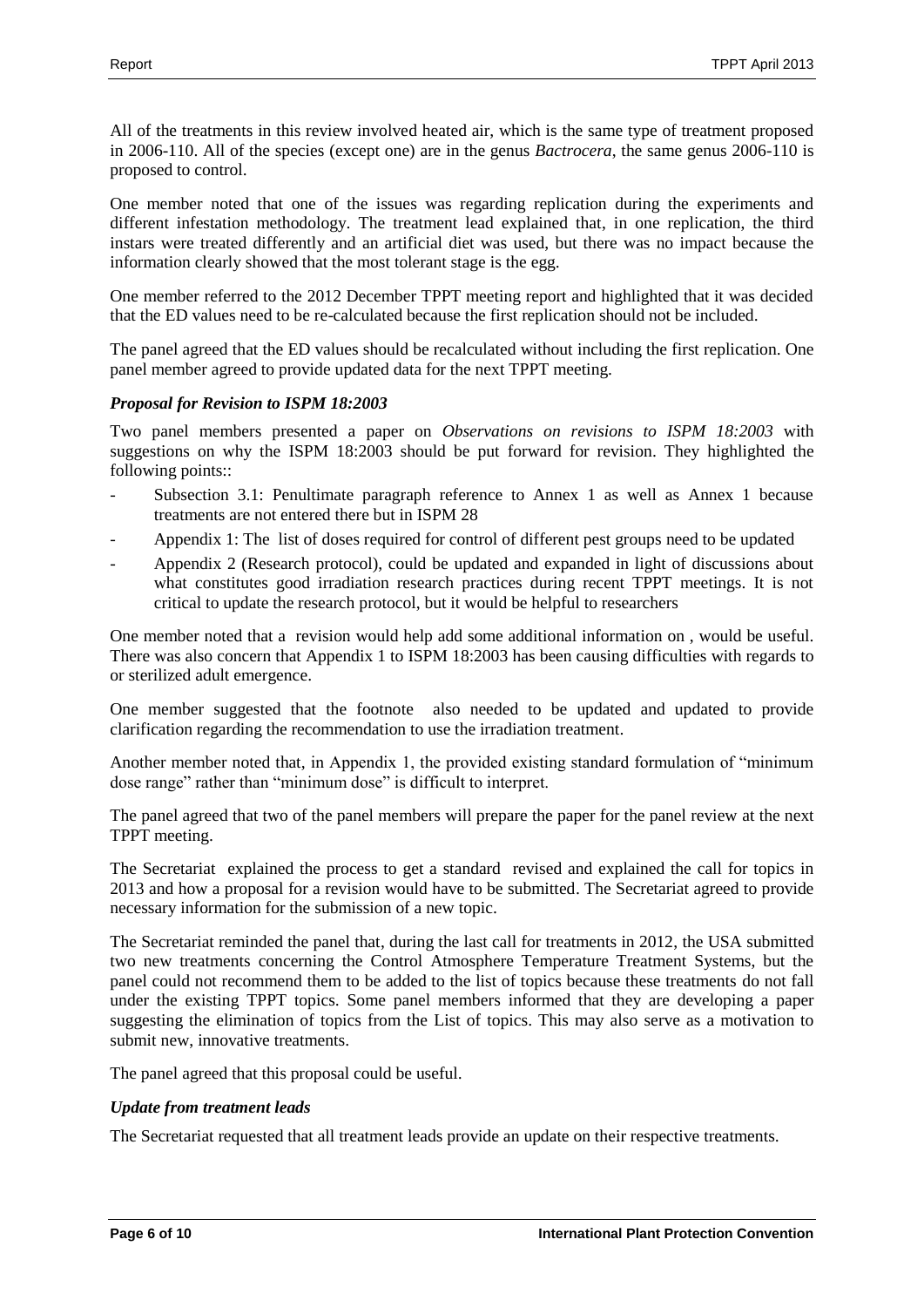The lead of the treatment *Sulfuryl fluoride fumigation of wood packaging materia*l (2007-101) informed the panel that the submitter asked to the panel to approve the experimental protocol which the submitter is planning to use. The treatment lead explained to the submitter that the panel does not have such authority and recommended asking the International forest Quarantine Research Group (IFQRG) for advise on experimental design. The treatment lead noted that due to the limited resources, the submitter will be able to provide additional information no earlier than 2014.

The treatment lead for the *High temperature forced air treatment for selected fruit fly species (Diptera: Tephritidae) on fruit* (2009-105) informed the panel that the evaluation report will be ready for the 2013 July TPPT meeting. One member noted that the paper for termotolerance on Tephritidae could be useful during the evaluation of the treatment *High temperature forced air treatment for selected fruit fly species (Diptera: Tephritidae) on fruit* (2009-105).

The lead for *Methyl isothiocyanate and sulfuryl fluoride (Ecotwin mixture) fumigation for*  Bursaphelenchus xylophilus, *Coleoptera: Cerambycidae, and Coleoptera: Scolytinae of wood packaging material* (2007-102) was concerned of the fact had not yet responded to requests for information.

The Secretariat reminded the panel that, in February 2013, it had sent requests for further information to Australia, Japan, Spain and the United States requesting more information related to treatment submissions.

In addition, the Secretariat sent final notice letters to Japan and the Philippines with the warning that, if the Secretariat does not receive communication from the submitter before 1 May 2013, the treatments would be proposed for deletion from the *List of Topics*.

One member, expressing concern that these treatments would be removed from the List of topics without attempting all possible ways to contact the submitters, suggested to the Secretariat to phone to submitters and ask why they were not responding. Another member noted that even after face-to-face meeting with submitters, it is not guaranteed that they will provide responses. The Secretariat highlighted that, before recommending deletions, the Secretariat sent the multiple letters to the submitters over the course of several years, and only after no response is received after numerous letters, the treatments are recommended for deletion.

The panel agreed that the treatments for which the final notice has been sent will be discussed at the next TPPT meeting.

The Secretariat agreed to prepare a paper for the next TPPT meeting with a description of the existing process of requesting additional information from submitters and possible suggestions for improvement in communications with submitters.

#### *Equipment cleaning manual*

One panel member noted that the United States Department of the Interior had developed a manual on Inspection and Cleaning Manual for Equipment and Vehicles to Prevent the Spread of Invasive Species<sup>2</sup> and noted that his suggestion to review this manual was with regards to the quarantine problems which occur regularly during transportation of equipment.

The Secretariat inform the panel that an expert working group on the International movement of used vehicles, machinery and equipment (2006-004) will be meeting at the end of May 2013 and this information could be forwarded to the participants. Some panel members also suggested adding a topic for treatments of used vehicles, machinery and equipment.

One panel member noted that, a few years ago, the topic for wood treatments had been submitted, but the CPM had decided that there is no need for wood treatments at that time if there were no adopted

<sup>&</sup>lt;sup>2</sup> <http://www.usbr.gov/mussels/prevention/docs/EquipmentInspectionandCleaningManual2012.pdf>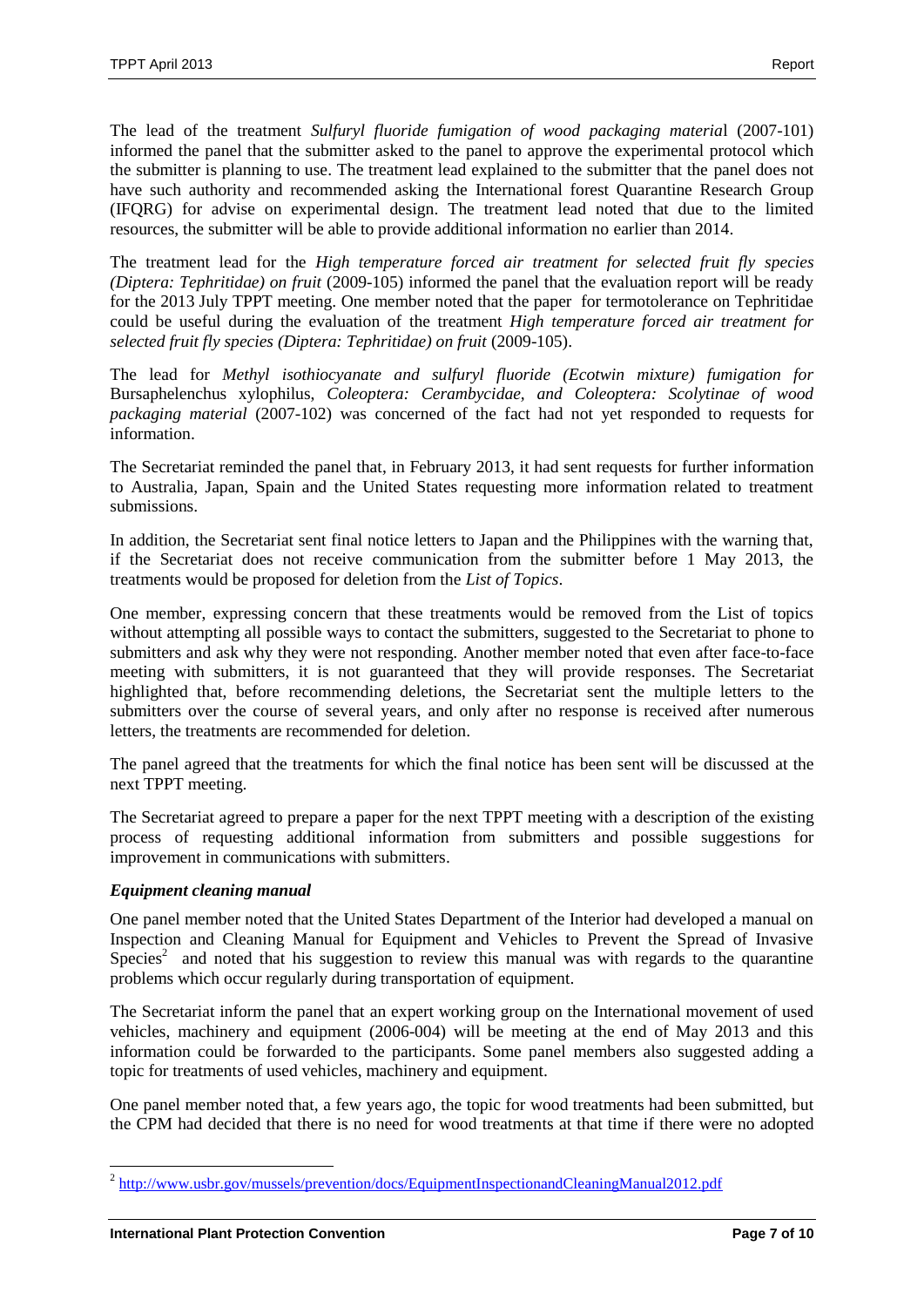ISPMs on wood. However, it was noted that the topic Soil and Growing media in associated with plants (2009-006) has been added to the list of topic without an adopted standard.

The panel agreed to develop submission of topics and a draft specification for review at the next TPPT meeting.

# <span id="page-7-0"></span>**5. Other business**

# <span id="page-7-1"></span>**5.1 July 2013 meeting preparation**

#### *Statement of commitment*

The Secretariat reminded the panel members that the statement of commitment should be sent to the Secretariat before the 1 July 2013.

#### *Visa preparation*

The Secretariat informed the panel that the NPPO of Japan has requested all participants to provide their travel information and to confirm their attendance to the 2013 July TPPT meeting in Fukuoka (Japan). The Secretariat asked panel members to provide this information to the Secretariat by 26 April 2013.

# <span id="page-7-2"></span>**5.2 July 2014 TPPT meeting**

The Secretariat, on behalf of the TPPT Steward and the Head of the NPPO of Indonesia, informed the panel that the TPPT face-to-face meeting in 2014 will be hosted by the NPPO of Indonesia. The tentative date is 14-18 July 2014, Jakarta, Indonesia.

# <span id="page-7-3"></span>**6. Follow-up Actions for next TPPT Virtual Meeting**

# <span id="page-7-4"></span>**6.1 Date for next virtual meeting**

The next TPPT virtual meeting is scheduled for 19 June 2013.

# <span id="page-7-5"></span>**6.2 TPPT work programme**

The Secretariat will update the TPPT work programme and provide it to the panel members (see Appendix 2 to this report).

# <span id="page-7-6"></span>**7. Close of the Meeting and Feedback**

The panel agreed to adopt the meeting report using the forum on the restricted work area of the IPP.

The panel agreed the virtual meeting went well, except for temporary internet connection problems during the meeting. The panel noted that these types of meetings are very valuable for the work of the panel.

The Secretariat thanked the members for participating and closed the meeting.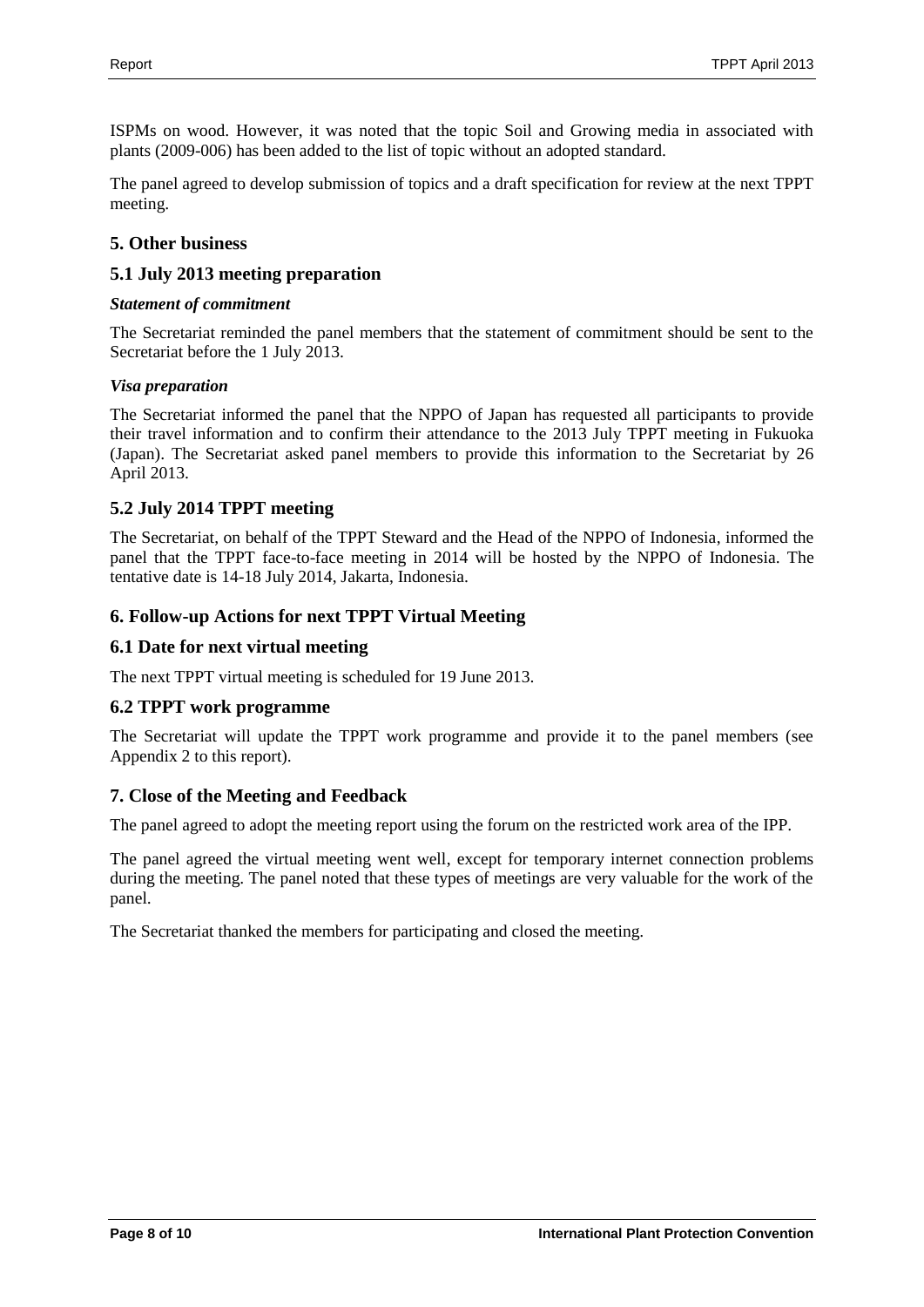# <span id="page-8-0"></span>**Appendix 1. Agenda**

| <b>AGENDA ITEM</b>                                                                                                                                                                                                                                                                               | <b>DOCUMENT NO.</b>                                                                                                                                                                      | <b>PRESENTER</b>                                                                               |
|--------------------------------------------------------------------------------------------------------------------------------------------------------------------------------------------------------------------------------------------------------------------------------------------------|------------------------------------------------------------------------------------------------------------------------------------------------------------------------------------------|------------------------------------------------------------------------------------------------|
| 1. Opening of the meeting                                                                                                                                                                                                                                                                        |                                                                                                                                                                                          | <b>SHAMILOV</b>                                                                                |
| 1.1 Virtual meeting information for Adobe Connect                                                                                                                                                                                                                                                | 2013_TPPT_Apr_03                                                                                                                                                                         | <b>SHAMILOV</b>                                                                                |
| 1.2 Welcome by the IPPC Secretariat                                                                                                                                                                                                                                                              | 2013_TPPT_Apr_01                                                                                                                                                                         | <b>SHAMILOV</b>                                                                                |
| 1.3 Introductions                                                                                                                                                                                                                                                                                | 2013_TPPT_Apr_02                                                                                                                                                                         | <b>SHAMILOV</b>                                                                                |
| 1.4 Election of Rapporteur                                                                                                                                                                                                                                                                       |                                                                                                                                                                                          | <b>SHAMILOV</b>                                                                                |
| 2. Secretariat maintenance and updates from relevant<br>bodies                                                                                                                                                                                                                                   |                                                                                                                                                                                          | <b>SHAMILOV</b>                                                                                |
| 2.1 Update from CPM-8 (2013)<br>Possible criteria to determine whether a formal<br>objection is technically justified                                                                                                                                                                            | 2013_TPPT_Apr_04                                                                                                                                                                         | <b>SHAMILOV</b>                                                                                |
| 2.2 Update from Secretariat<br><b>SC E-decisions</b><br><b>Expert Consultation on Cold Treatments</b><br>٠                                                                                                                                                                                       | 2013_TPPT_Apr_04                                                                                                                                                                         | <b>SHAMILOV</b>                                                                                |
| 3. Prioritization criteria for proposed phytosanitary<br>treatments and score definitions                                                                                                                                                                                                        | 2013_TPPT_Feb_04                                                                                                                                                                         | <b>SHAMILOV</b>                                                                                |
| 4. TPPT Work Programme<br>Paper on cold tolerance in Tephritidae<br>$\bullet$<br>Revisit Netted Melon treatment (2006-110)<br>$\bullet$<br>Revision to ISPM 18:2003<br>$\bullet$<br>Update from treatment leads<br>Status of proposals for the 2013 Call for Topics<br>Equipment cleaning manual | 2013_TPPT_Apr_04<br>2013_TPPT_Apr_06<br>2013_TPPT_Apr_05<br>2013_TPPT_Apr_07<br>http://www.usbr.gov/m<br>ussels/prevention/doc<br>s/EquipmentInspectio<br>nandCleaningManual2<br>012.pdf | <b>JESSUP</b><br><b>HALLMAN</b><br><b>HALLMAN</b><br><b>ALL</b><br><b>ALL</b><br><b>JESSUP</b> |
| 5. Other business                                                                                                                                                                                                                                                                                |                                                                                                                                                                                          | <b>SHAMILOV</b>                                                                                |
| 5.1 2013 July meeting preparation<br>Statement of commitment<br>$\bullet$<br>Visa preparation                                                                                                                                                                                                    |                                                                                                                                                                                          | <b>SHAMILOV</b>                                                                                |
| 5.2 2014 July TPPT meeting (Indonesia, tentative)                                                                                                                                                                                                                                                |                                                                                                                                                                                          | <b>SHAMILOV</b>                                                                                |
| 6. Follow-up actions for next TPPT virtual meeting                                                                                                                                                                                                                                               |                                                                                                                                                                                          | <b>SHAMILOV</b>                                                                                |
| 6.1 Date for next virtual meeting                                                                                                                                                                                                                                                                | $\overline{\phantom{a}}$                                                                                                                                                                 | <b>SHAMILOV</b>                                                                                |
| 7. Close of the meeting and feedback                                                                                                                                                                                                                                                             | -                                                                                                                                                                                        | <b>SHAMILOV</b>                                                                                |